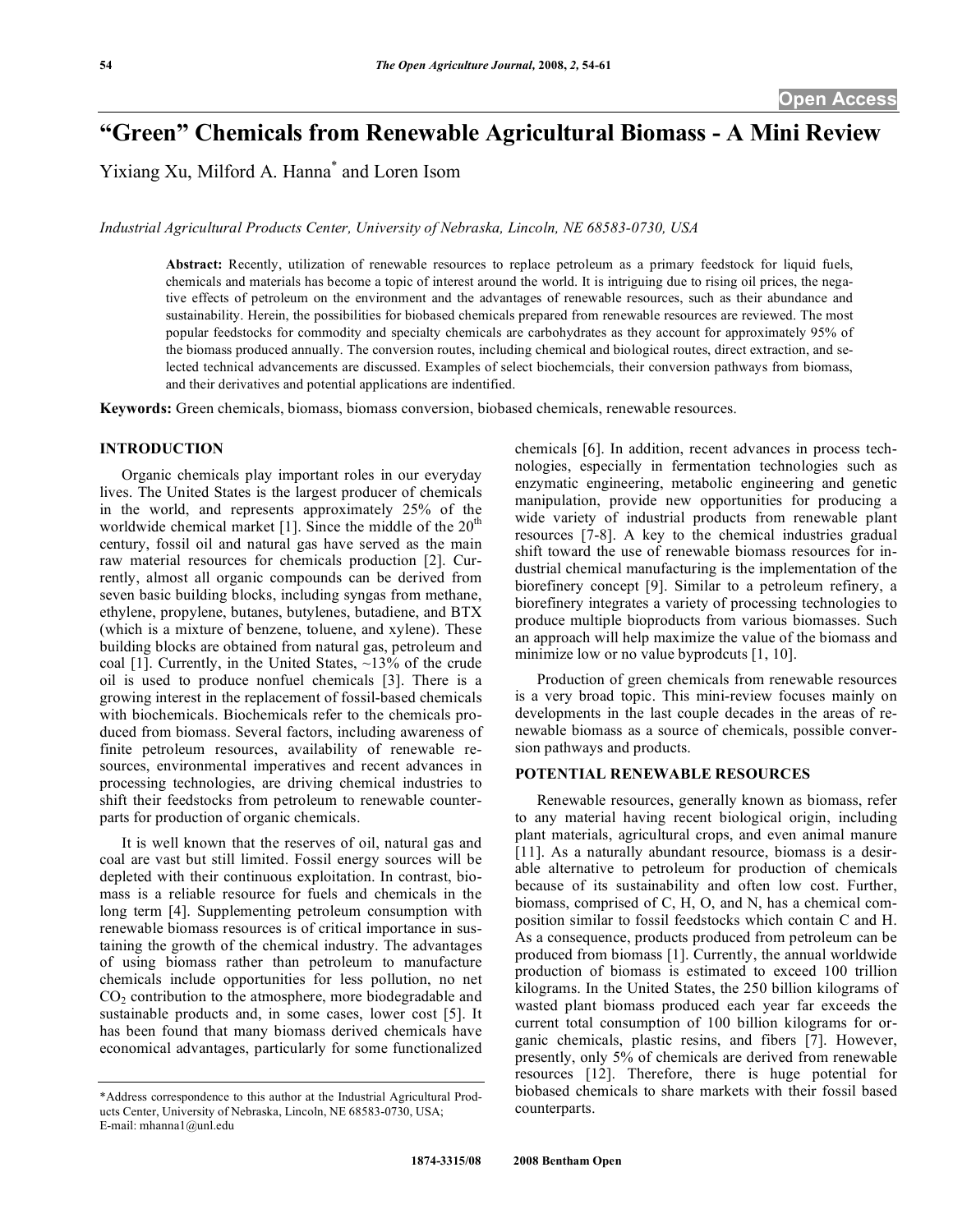#### *"Green" Chemicals from Renewable Agricultural Biomass The Open Agriculture Journal, 2008, Volume 2* **55**

 The most popular biomass feedstock for commodity and specialty chemicals production are carbohydrates. Carbohydrates are, by far, the largest bulk of organic compounds on earth and account for approximately 95% of the biomass produced annually. Carbohydrates exist primarily in the form of polysaccharides, including starch and cellulose [13]. Traditionally, starch has been used as a basic organic raw material by chemical industries. Many bulk chemicals and polymers can be produced by chemical modification or fermentation of starch and its monosaccharide derivative (D-glucose) [14-16]. However, there is a concern about the competition between industrial and food applications of starch. Therefore, in the medium to long term, conversion of lignocellulosics biomass into glucose and xylose using microbes and other biological systems for fuel and biochemical production is more attractive. Cellulosic biomass, or lignocellulosics, refers to woody and herbaceous plants and major crop residues such as sugar cane bagasse, wheat straw, rice straw and corn stover [7]. Lignocellulosic materials are composed mainly of cellulose, hemicellulose and lignin. Most of the biomass on earth is in the form of lignocellulose. Theoretically, lignocellulosic material is an ideal source of raw sugars for industrial processes since it does not affect food supplies and price. Many efforts have been made to utilize biological, thermal, and chemical conversion technologies to convert lignocellulosic biomass to ethanol and chemicals [17-19]. In addition, lignocellulosic materials could be liquefied into chemical intermediates rich in hydroxyl groups [20]. However, different from its starch counterpart, the highly ordered crystalline structure of cellulose itself, together with the protective sheath (lignin and hemicellulose layers) around it, requires some form of pretreatment to open up the structure to effectively convert it to glucose. Pretreatment processing generally includes treating lignocellulosic materials with dilute sulfuric acid, followed by delignification with various organo-solvents, combined dilute alkaline treatment and homogenization, autohydrolysis, and steam explosion [21-25]. Recently, National Renewable Energy Laboratory researchers developed an advanced pretreatment technology that uses a mixture of an organic solvent and water to cleanly fractionate chemical-grade cellulose, hemicellulose sugars, and lignin [26]. Nevertheless, under current conditions, due to technological disadvantages and economic hurdles, including low specific activity and cost of current commercial cellulose enzymes, the use of lignocellulosic materials as a raw material for chemical production has been a distant second contender compared to its starch counterpart.

 Besides the above mentioned carbohydrates, oils and fats of vegetable and animal origin are important renewable raw materials for "green" lubricants, surfactants, and alkyd resins in many industrial and pharmaceutical applications. Different non-ionic surfactants have been produced by changing the length of the hydrophobic fatty acid moiety and the degree of polymerization of the hydrophilic part [27]. In addition, a variety of plants, including some flowers such as poppies and rosemary which provide drugs, fragrances and flavors, have been used as a source of fine and specialty chemicals [28].

 In order to expand the use of abundantly available renewable resources as the raw materials for chemical production, to reduce our dependence on foreign oil and environmental pollution, a detailed examination of conversion pathways is required.

#### **POSSIBLE CONVERSION PATHWAYS**

#### **Chemical Conversions**

 Chemical conversions refer to processes which directly convert biomass to chemicals at high temperature and pressure and in the presence of a catalyst. Some bulk chemicals, including levulinic acid and furfural, can be produced by treating biomass at high temperature for specific times in the presence of conventional mineral acid catalysts, such as hydrosulfuric, hydrochloric, and phosphoric acids [29-31]. However, low yield and significant volumes of side products, together with the use of corrosive chemicals, are challenging commercialization and environmental issues.

 A thermochemcial process, generally referred to as gasification, partially oxidizes biomass into syngas, a fuel gas mixture consisting of hydrogen, carbon dioxide, nitrogen and carbon monoxide [32]. The syngas can be converted to important chemical intermediates, including methanol, ammonia and oxy-alcohols [33]. However, this route is relatively slow and typically requires large, complicated and expensive equipment [34].

 Many efforts have been made to design innovative alternative pathways to effectively convert biomass to chemicals. One area of research has focused on improving the efficiency of catalysts. A novel aqueous phase catalysis process uses robust catalysts and modified carbon supported catalysts developed to convert sugar and organic acids to industrial chemicals at the Pacific Northwest National Laboratory [35- 36]. McKoon *et al.* [37] investigated the stability of silicasupport Ru catalysts in an aqueous phase conversion of glucose to sorbitol. Size and shape-selective zeolites were found to be very valuable catalysts in conversion of biomass to numerous chemicals [38]. These catalysts significantly increase the efficiency of reactions by immobilizing reactants in their matrix structure. Besides research on catalysts, advancement of efficient conversion processes have been reported. A cost-effective two-phase route for the selective dehydration of fructose to remove excess functional groups, and thereby produce hydroxymethylfurfural, a valuable chemical intermediate, were reported by Roman-Leshkov *et al*. [39].

 Jin *et al.* [40] found that hydrothermal processing was the most promising for the conversion of biomass into acetic acid using supercritical water as a reaction medium. In addition, chemical conversions have been used to convert the chemical intermediates, which were produced from biological conversion, to final chemical products, including tetrahydrofuran and gamma-butyrolactone from 1, 4-diacids (succinic, fumaric, and malic), and 1,3-propanediol from 3 hydroxypropionic acid [41-42].

#### **Biological Conversions**

 Biological conversions involve the utilization of biological enzymes or living organisms to catalyze the conversion of biomass into specialty and commodity chemicals. Overall, it is considered to be the most flexible method for conversion of biomass into industrial products [7]. Compared to chemical conversions, where high temperatures and pressures are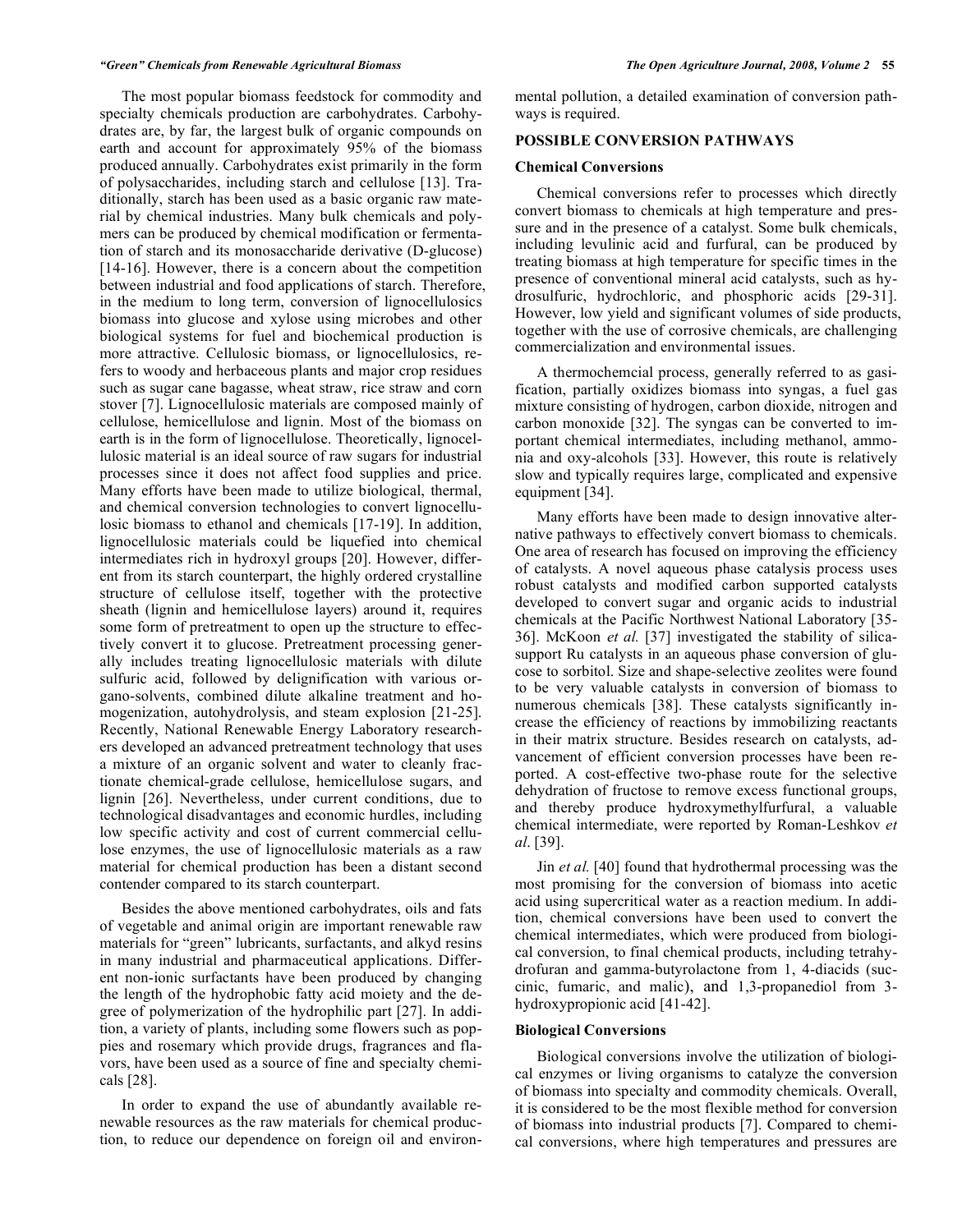involved, operating conditions for biological conversions are relatively mild. Actually, biological conversions are not a new topic, but rather some commercial bulk chemicals, such as ethanol, lactic acid, citric acid and acetone-butanol, have been produced *via* yeast and bacterial fermentation processes [43-45]. Recently, there has been growing interest in utilization of biocatalysts to convert renewable resources into chemicals, due to high yield and selectivity, and fewer byproducts. However, because of the metabolic restriction in microorganisms, only a few bulk products currently are produced *via* fermentation [8]. Therefore, development of new technologies to broaden the product spectrum is necessary. Genetic engineering has emerged as a powerful tool for genetic manipulation of multistep catalytic systems involved in cell metabolism [46]. Recombinant DNA technology is used to clone and manipulate gene encoding enzymes in organisms. Recombinant microorganisms, with altered sugar metabolism, are able to ferment sugar to some specialty chemicals, which cannot be produced by the corresponding original stain [8]. For example, catechol and adipic acid were produced from glucose using genetically modified *Escherichia coli*. Both glucose and xylose, in cellulosic biomass, have been converted into ethanol by recombinant Saccharomyces yeast [47]. In addition, immobilized enzyme and whole cells have been used to produce biomass-derived chemicals. Huang and Yang [48] produced fumaric acid from glucose and cornstarch by immobilizing Rhizopus Oryzae cells on a rotating fibrous matrix. Hames *et al.* [49] patented a microbioal process for converting biomass hydrolyzate into fuels and chemicals by absorbing biomass hydrolyzate on solid metal oxide support to fractionate it with fermentation inhibitors, such as lignin-derived compounds, thus improving the products yield. Currently, efforts are continuing to identify, characterize, and even modify enzymes and living organisms and processes so they can better utilize renewable resources to produce structurally diverse and complex chemicals. High yield and selectivity, as wells as minimum waste streams, favor biological conversions as pathways to transform biomass to higher-value chemicals. However, there are still problems with current biological conversions technologies. Sterilization, fermentation stirring, and separation of target products from aqueous systems with low production concentration entail high energy requirements [8]. Further, considerable investment is required to make processes highly efficient and continuous [3]. Therefore, there are research opportunities in the development of new low cost biological conversions technologies to effectively transform biomass into chemicals.

#### **Direct Extraction**

 Some commodity and fine chemicals can be extracted directly from biomass. Ferulic acid, a precursor for vanillin, occurs in a relatively high concentration in the form of xylan polysaccharide ester in corn fiber. Shin *et al.* [50] extracted ferulic acid from corn fibers using novel fungal and bacterial feruloyl esterases. Arabinogalactan and quercerin dehydrate were isolated from larch wood [51]. Vanillin, used in the flavor and fragrance industries, can be recovered by alkaline oxidation of lignin in the presence of a copper catalyst [52- 53]. Derouane and Powell [54] patented a novel extraction process that used large pore, high silica/alumina ratio zeolites as selective sorbents to remove vanillin from various liquid solutions. Eckert *et al.* [55] explored a more benign and cost-efficient way to extract vanillin from lignin using a gas-expanded liquid. Gas, typically  $CO<sub>2</sub>$ , was added to an organic solvent, providing the solvent with different and tunable properties such as solubility, transportability and polarity. Compared to traditional solvents, the advantages of using gas-expanded liquids include low operating cost, ease of separation and reduction of the amount of solvent needed. Direct extraction is a promising pathway for utilizing renewable resources, irrespective of scale [2]. From an economic point of view, the extraction of high-value added chemicals from biomass can be the most profitable, but the availability and variety of chemicals are limited.

#### **POTENTAIL PRODUCTS**

 Werpy *et al.* (2004), at the Pacific Northwest National Laboratory and National Renewable Energy Laboratory, identified the potential top 12 value added building-block chemicals from biomass, actually from sugar [56]. They are 1,4-diacids (succinic, fumaric and malic acids), 2,5-furan dicarboxylic acid, 3-hydroxy propionic acid, aspartic acid, glucaric acid, glutamic acid, itaconic acid, levulinic acid, 3 hydroxybutyrolactone, glycerol sorbitol, and xylitol/arabinitol. Based on the different conversion pathways, these building-block chemicals, and their derivatives and potential applications, are summarized in Tables **1** and **2**. From the tables, the 12 building-blocking chemicals were converted either biologically or chemically from sugar. All buildingblock chemicals were further converted to a wide spectrum of derivatives through chemical processes, such as reduction, oxidation, dehydration, hydrogenolysis and direct polymerization. Those chemicals can be used widely as solvents, fiber, antifreeze, and new polymers (such as polyesters, polyamides, and polyurethane) with better polymeric properties, than those currently derived from petroleum.

 Further, Frost's group at the Michigan State University conducted research on synthesis of benzene-free aromatic chemicals and their derivatives from glucose, which traditionally have been derived from benzene. These aromatic chemicals include phenol [57], catechnol [58], quinic acid and hydroquinone [59], pyrogallol [60], hydroxyhydroquinone [61], phloroglucinol [62], caprolactam [63] and (derivative) adipic acid [64]. Fig. (**1**) summarizes the synthesis routes of these chemicals from glucose and their possible derivatives. It was found that two steps were involved in preparation of aromatic chemicals from glucose. Typically, glucose first was converted to chemical intermediates by microbial synthesis, followed by chemical conversion of these intermediates into ideal end chemicals.

 It is worthy of note that many of the intermediates, whose syntheses generally require some special enzymes which cannot be found in conventional microbes, can be synthesized at this point because DNA recombinant technology allows the transfer of genes for specific chemical forming enzymes in traditional microbial strains.

 Beside synthesis of aromatic chemicals from glucose, as discussed above, Haveren *et al.* [4] discussed the possibility of production of aromatic chemicals from lignin due to the presence of large quantities of aromatic structures in its molecule as well as it being a simple and economic process. A complex mixture of polyhydroxylated and alkylated phe-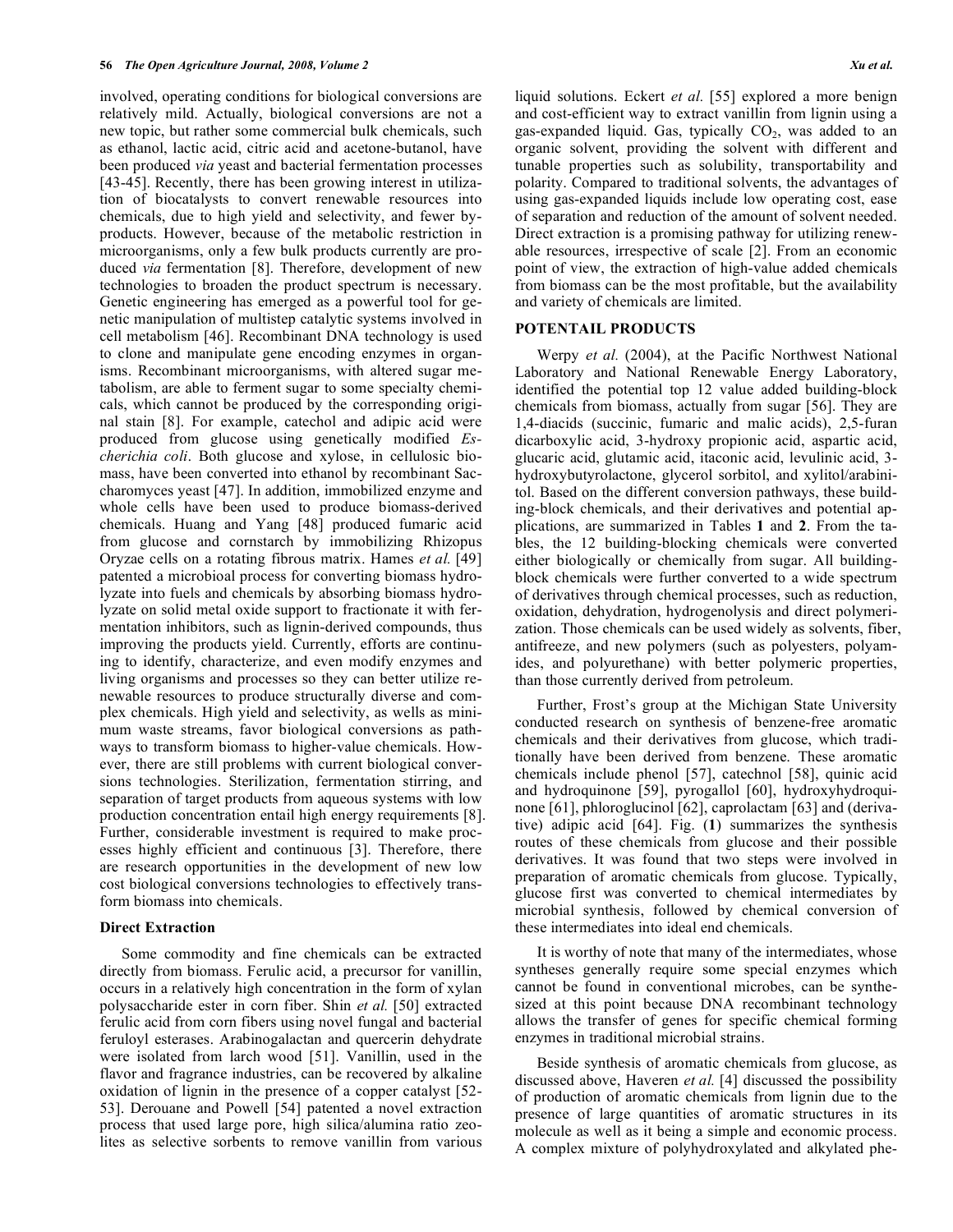| <b>Building Block Chemicals</b>                                                                                                 | <b>Pathway from Sugar</b>                                                        | <b>Derivatives or Derivative Family</b>                                                                | <b>Pathways to Derivatives</b> | <b>Potential Application</b>                                                        |  |  |
|---------------------------------------------------------------------------------------------------------------------------------|----------------------------------------------------------------------------------|--------------------------------------------------------------------------------------------------------|--------------------------------|-------------------------------------------------------------------------------------|--|--|
| 1.4-diacids<br>(Succinic, fumaric, malic)                                                                                       | Fermentation from<br>Krebs cycle pathways                                        | Butanediol<br>Tetrahydrofuran (THF)<br>$\gamma$ -butyrolactone (BL)                                    | Reduction                      | Solvents<br>Fiber                                                                   |  |  |
|                                                                                                                                 |                                                                                  | Pyrrolidinone<br>N-methylpyrrolidinone (NMP)                                                           | Reductive aminations           | Green solvent<br>Water soluble polymers                                             |  |  |
|                                                                                                                                 |                                                                                  | Straight chain polymers                                                                                | Direct polymerization          | Fiber                                                                               |  |  |
| 3-Hydroxypropionic acid                                                                                                         | Fermentation                                                                     | 1,3-propane diol                                                                                       | Reduction                      | Sorona Fiber                                                                        |  |  |
|                                                                                                                                 |                                                                                  | <b>Acrylate Family</b><br>acrylic acid, acrylamide                                                     | Dehydration                    | Contact lenses<br>Diapers                                                           |  |  |
| Aspartic acid*                                                                                                                  | Fermentation or<br>Enzymatic conversion of<br>oxaloacetate in the<br>Krebs cycle | Amine butanediol<br>Amine tetrahydrofuran<br>Amine-γ-butyrolactone                                     | Reduction                      | Amino analogs of C4<br>1,4 dicarboxylic acid                                        |  |  |
|                                                                                                                                 |                                                                                  | Aspartic anhydride                                                                                     | Dehydration                    | New area                                                                            |  |  |
|                                                                                                                                 |                                                                                  | Polyaspartic                                                                                           | Direct polymerization          | New area                                                                            |  |  |
| Glutamic acid                                                                                                                   | Fermentation                                                                     | Diols (1,5-pentandiol)<br>Diacids (Glutaric acid)<br>Aminodiol (5-amino-1-<br>butanol, glutaminol ect) | Reduction                      | Monomers for<br>polyesters and<br>polyamides                                        |  |  |
| Itaconic acid                                                                                                                   | Aerobic fungal fermen-<br>tation                                                 | Methyl butanediol<br>Methyl THF<br>Methyl- $\gamma$ -BL<br>Methyl Pyrrolidinone                        | Reduction                      | New useful properties<br>for butanediol, THF,<br>and butyrolactone                  |  |  |
|                                                                                                                                 |                                                                                  | Methyl NMP<br>Polyitaconic                                                                             | Direct<br>polymerization       | New Polymers                                                                        |  |  |
| Glycerol*                                                                                                                       | Enzymatic transesterifi-<br>cation                                               | Glyceric acid<br>PLA analogs                                                                           | Oxidation                      | Polyerster fibers with<br>new properties<br>PLA with better<br>polymeric properties |  |  |
|                                                                                                                                 |                                                                                  | Propylene glycol<br>1,3-propanediol                                                                    | Hydrogenolysis                 | Antifreeze,<br>humecrtant<br>Sorona fiber                                           |  |  |
|                                                                                                                                 |                                                                                  | Branched polyesters and polyols                                                                        | Direct polymerization          | Unstaturated polyure-<br>thane resin for<br>Insulation                              |  |  |
| From Werpy et al. (2004).<br>*Indicates the building block chemicals also are produced by chemical conversion shown in Table 2. |                                                                                  |                                                                                                        |                                |                                                                                     |  |  |

| Table 1. | Biological Conversion for Chemical Building Blocks, and their Derivates and Potential Application |  |  |
|----------|---------------------------------------------------------------------------------------------------|--|--|
|          |                                                                                                   |  |  |

nol compounds were formed by cracking lignin with a high temperature thermal process. Although currently there is a challenge in upgrading these mixtures to a higher content of phenol, production of phenol from lignin still is a long-term option.

 Currently, there is also a growing interest in synthesis of ethylene from renewable resources. Arenamnart and Trakarnpruk [65] and Takahara *et al.* [66] converted ethanol to ethylene using dealuminated mordenite, zeolites and silica– alumina catalysts. Further, photosynthetic conversion of carbon dioxide to ethylene by recombinant cyanobacterium *Synechococcus* sp. PCC 7942 was reported by Sakai *et al*. [67].

 The products listed here represent only a small portion of the biochemicals made by different research groups around

the world. Efforts to expand the spectrum of chemicals derived from renewable resources are continuing.

#### **CONCLUSIONS**

 The fossil fuel crisis and environmental concerns have encouraged scientist to explore new resources and pathways for chemicals production. Low cost and sustainability, together with chemical compositions similar as fossil feedstocks, render biomass a promising raw material for production of biochemicals. Technological advancements, including biorefineries, heterogeneous catalysts and genetic engineering, guarantee development of green chemicals from biomass. In the mid- to long- term, biochemicals will share markets with petroleum-based chemicals and ultimately replace them as biochemicals become price competitive.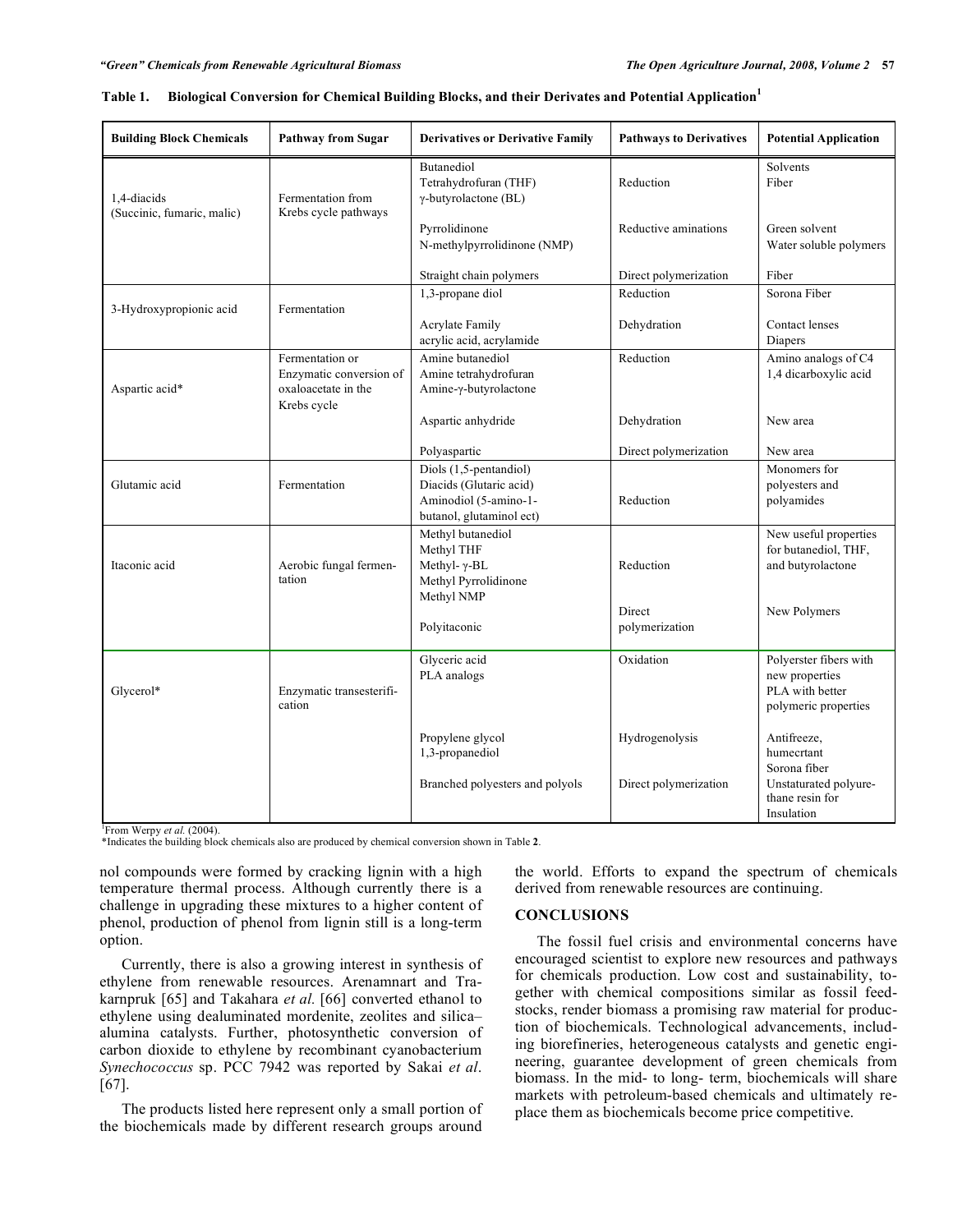| <b>Building Block Chemicals</b>       | Pathway from Sugar                                                                   | <b>Derivatives or Derivative Family</b>                      | <b>Pathways to Derivatives</b> | <b>Potential Application</b>                                         |
|---------------------------------------|--------------------------------------------------------------------------------------|--------------------------------------------------------------|--------------------------------|----------------------------------------------------------------------|
| 2,5-furan dicarboxylic acid<br>(FDCA) | Oxidative dehydration<br>of C6 sugars                                                | Diols and aminations<br>Levulinic and succinic acids         | Reduction                      | New polyester and nylon<br>All uses of succinic and<br>levulinic     |
|                                       |                                                                                      | Polyethylene<br>Terephthalate analogs<br>Furanoic polyamines | Direct polymerization          | Furanoic polyesters for<br>bottles and films<br>Polyamide for nylons |
| Glucaric acid                         | Nitric acid oxidation<br>of starch                                                   | Lactone                                                      | Dehydration                    | Solvents                                                             |
|                                       | Catalytic oxidation of<br>starch with bleach                                         | Polyglucaric ester<br>and amides                             | Direct polymerization          | Nylons or different<br>properties                                    |
| Aspartic acid*                        | Amination of fumaric<br>acid with ammonia                                            | Same as Table 1                                              | Same as Table 1                | Same as Table 1                                                      |
| Levulinic acid                        | Acid catalyzed dehy-<br>dration and decompo-<br>sition of cellulosics<br>and sugars  | Methyl tetrahydrofuran<br>$\gamma$ -butyrolactone            | Reduction                      | Fuels oxygenates<br>Solvents                                         |
|                                       |                                                                                      | Actetyl acrylates<br>Acetic-acrylic succinic<br>acids        | Oxidation                      | Copolymerization with<br>other monomers                              |
|                                       |                                                                                      | Diphenolic acid                                              | Condensation                   | Replacement of<br>bisphenol for<br>polycarbonate                     |
|                                       |                                                                                      | Furans, Analogs of pyrrolidones                              | Reduction                      | Solvents                                                             |
| 3-Hydroxy-butyrolactone               | Oxidative degradation<br>of starch                                                   | Amino analogs to tetrahydrofuran                             | Direct polymerization          | Amino analogs to<br>lycra fibers                                     |
| Glycerol*                             | Transesterification of<br>oils                                                       | Same in Table 1                                              | Same in Table 1                | Same in Table 1                                                      |
| Sorbitol                              | Hydrogenation of<br>glucose                                                          | Isosorbide, anhydrosugars                                    | Dehydration                    | PET like polymers                                                    |
|                                       |                                                                                      | Propylene glycol, lactic<br>acid                             | Hydrogenolysis                 | Antifreeze, PLA                                                      |
|                                       |                                                                                      | Branched polysaccharides                                     | Direct polymerization          | Water soluble polymers                                               |
| Xylitol/arabinitol                    | Hydrogenation of<br>sugars or extraction<br>from biomass pre-<br>treatment processes | Xylaric and xylonic acids<br>Arabonic and Arabinoic acids    | Oxidations                     | New uses                                                             |
|                                       |                                                                                      | Polyols (propylene and ethylene<br>glycols), lactic acid     | Hydrogenolysis                 | Antifreeze, UPRs                                                     |
|                                       |                                                                                      | Xylitol, xylaric, xlyonic, polyes-<br>ters and nylons        | Direct polymerization          | New polymer                                                          |

## **Table 2. Chemical Conversion for Building Blocks Chemicals, their Derivates and Potential Application<sup>1</sup>**

1 From Werpy *et al.* (2004).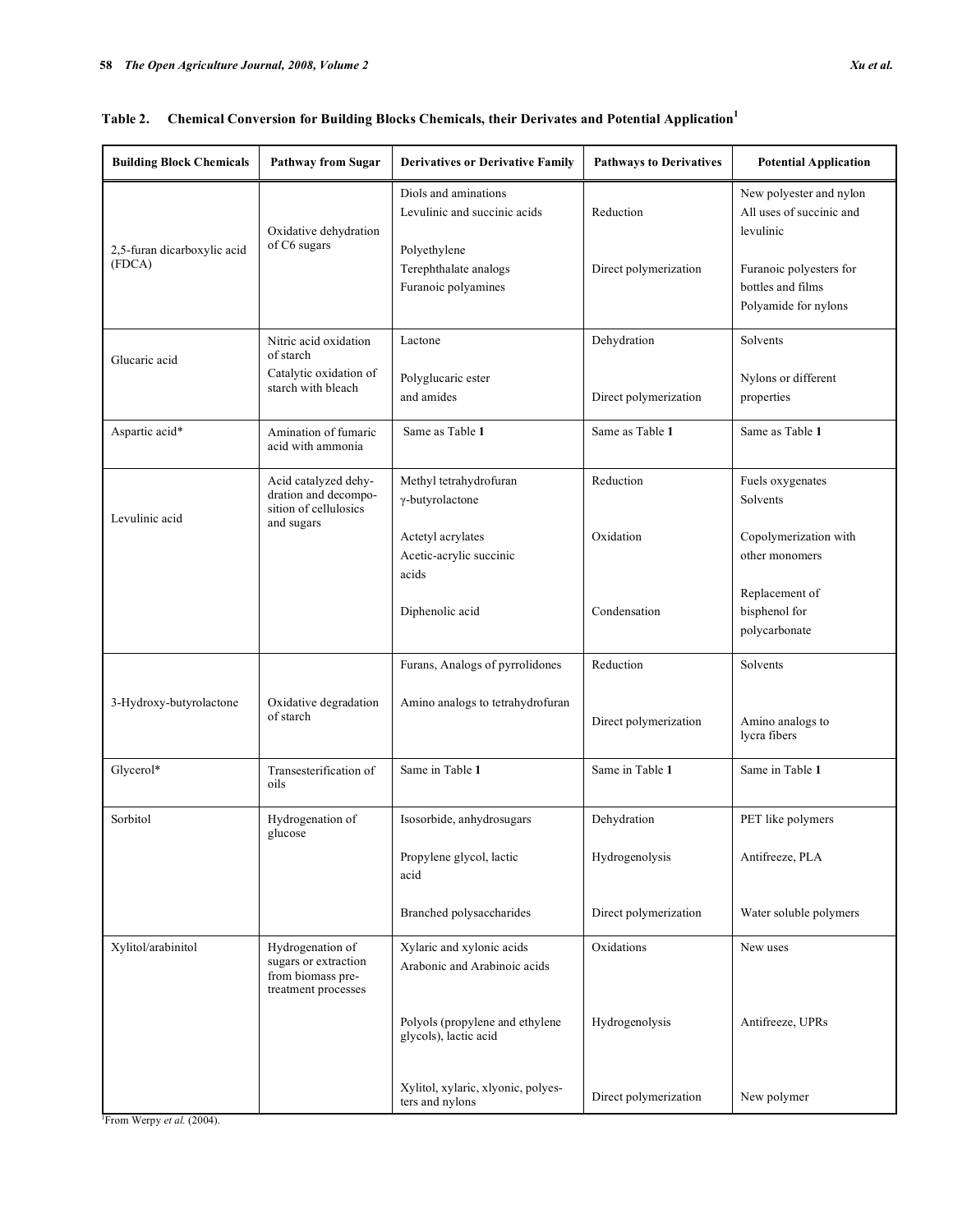

**Fig. (1).** Benzene-free aromatic chemicals and their synthesis route from glucose.

#### **ACKNOWLEDGEMENTS**

 The authors appreciate the financial support provided by Nebraska Corn Development, Utilization and Marketing Board.

#### **REFERENCES**

- [1] DOE/SSEB. Biochemicals. Fact Sheet; 2006 [cited 2008 Feb 10]. Available from: http://www.arkansasrenewableenergy.org/fact% 20sheets/Biochemicals.pdf
- [2] Narodoslawsky M, Niederl-Schmidinger A, Halasz L. Utilizing renewable resources economically: new challenges and chances for process development. J Clean Prod 2008; 16: 164-70.
- [3] Dodds DR, Gross RA. Chemicals from biomass. Science 2007; 318: 250-1.
- [4] Haveren Jv, Scott EL, Sanders J. Bulk chemicals from biomass. Biofuels Bioprod Bioref 2008; 2: 41-57.
- [5] Gessa G, Trifiro F. The green revolution for chemistry actuality and perspectives [cited 2008 Feb 4]. Available from: http://gic.istm.cnr.it/uploads/media/trifiro\_the\_green\_revolution\_ for chemistry.pdf
- [6] Brehmer B. Biobased chemicals: today not tomorrow, the valorisation of functionalized chemicals from biomass resources compared to the conventional fossil production route. Abstract at Renewable Resources and Biorefineries Conference, Ghent, Belgium, September 19-21, 2005.
- [7] Dale BE. 'Greening' the chemical industry: research and development priorities for biobased industrial products. J Chem Technol Biotechnol 2003; 78: 1093-103.
- [8] Danner H, Braun R. Biotechnology for the production of commodity chemicals from biomass. Chem Soc Rev 1999; 28: 395-405.
- [9] Frost JW, Draths KM. Biocatalytic syntheses of aromatics from Dglucose: renewable microbial sources of aromatic compounds. Annu Rev Microbiol 1995; 49: 557-79.
- [10] Ohara H. Biorefinery. Appl Microbiol Biotechnol 2003; 62: 474-7.
- Crocker M, Crofcheck C. Biomass conversion to liquid fuels and chemicals. Energeia 2006; 17(6): 1-3.
- [12] Lucia LA, Argyropoulos DS, Adamopoulos L, Gaspar AR. Chemicals and energy from biomass. Can J Chem 2006; 84: 960-70.
- [13] Lichtenthaler FW, Mondel S. Perspectives in the use of low molecular weight carbohydrates as organic raw materials. Pure Appl Chem 1997; 69(9): 1853-66.
- [14] Wilpiszewska K, Spychaj T. Chemical modification of starch with hexamethylene diisocyanate derivatives. Carbohydr Polym 2007; 70 (3): 334-40.
- [15] Uwda S, Zenin CT, Monteiro DA, Park YK. Production of ethanol from raw cassava starch by a nonconventional fermentation method. Biotechnol Bioeng 1981; 23(2): 291-9.
- [16] Kim BS, Chang HN. Production of poly (3-hydroxybutyrate) from starch by Azotobacter chroococcum. Biotechnol Lett 1998; 20 (2): 109-112.
- [17] Wu A, Lee YY. Nonisothermal simultaneous saccharification and fermentation for direct conversion of lignocellulosic biomass to ethanol. Appl Biochem Biotechnol 1998; 70-72: 479-92.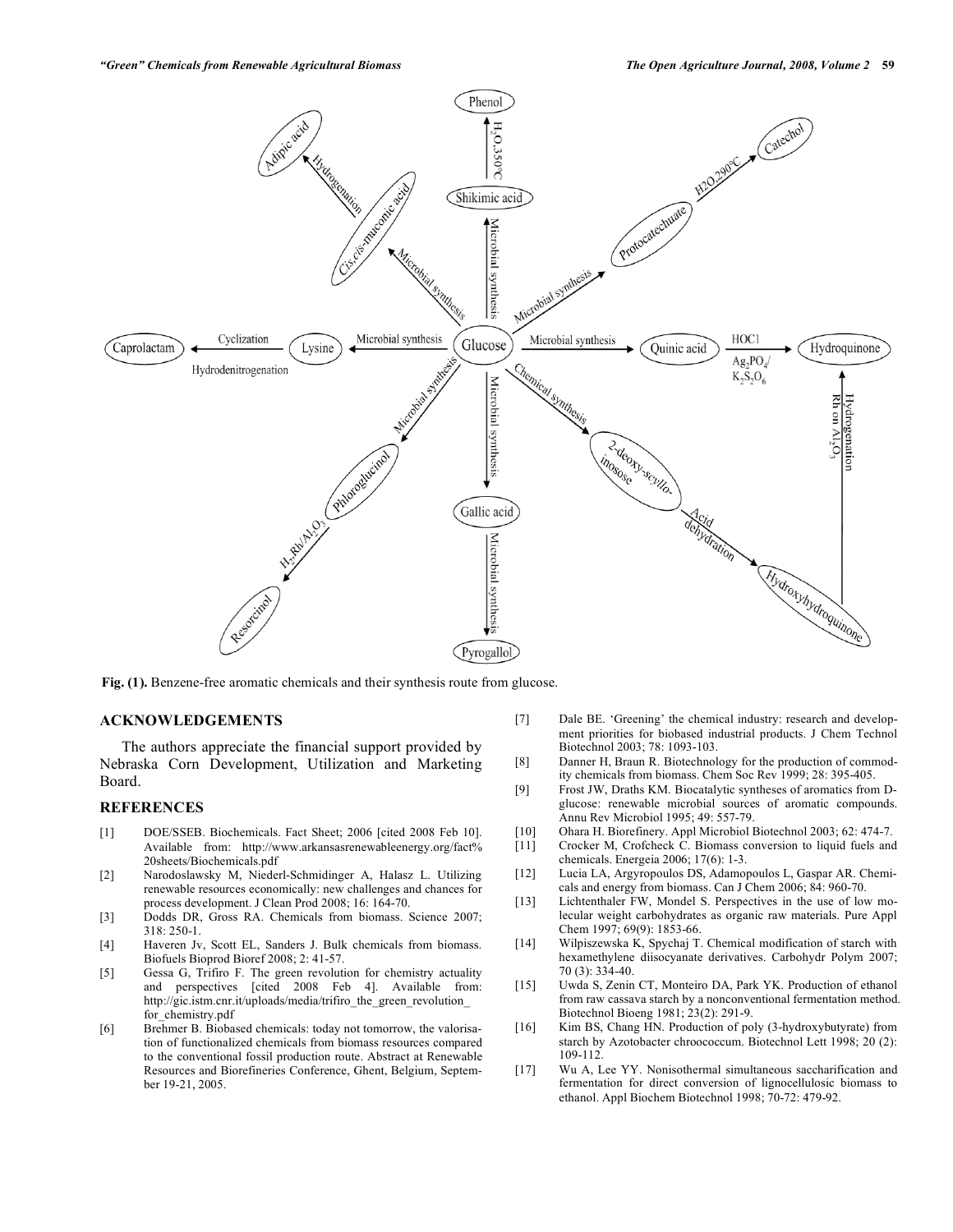#### **60** *The Open Agriculture Journal, 2008, Volume 2 Xu et al.*

- [18] Sun Y, Cheng J. Hydrolysis of lignocellulosic materials for ethanol production: a review. Biores Technol 2002; 83(1): 1-11.
- [19] Wyman CE. Potential synergies and challenges in refining cellulosic biomass to fuels, chemicals, and power. Biotechnol Prog 2003; 19: 254-262.
- [20] Liang L, Mao Z, Li Y, Wan C, Wang T, Zhang L, Zhang L. Liquefaction of crop residues for polyol production. BioResources 2006; 1(2): 248-56.
- [21] Lee YH, Robison CW, Moo-Young M. Evaluation of organosolv processes for the fractionation and modification of corn stover for bioconversion. Biotechnol Bioeng 1987; 29 (5): 572-81.
- [22] Li Y, Ruan R, Chen PL, *et al.* Enzymatic hydrolysis of corn stover pretreated by combined dilute alkaline treatment and homogenization. Trans ASAE 2004; 47(3): 821-5.
- [23] Vegas R, Alonso JL, Dominguez H, Parajo JC. Processing of rice husk autohydrolysis liquors for obtaining food ingredients. J Agric Food Chem 2004; 52: 7311-7.
- [24] Nabarlatz D, Farriol X, Montane D. Autohydrolysis of almond shells for the production of xylo-oligosaccharides: product characteristics and reaction kinetics. Ind Eng Chem Res 2005; 44: 7746- 55.
- [25] Ramos LP. The chemistry involved in the stream treatment of lignocellulosic materials. Quim Nova 2003; 26(6): 863-71.
- [26] National Rwable Energy Laboratory. Biochemical conversion technologies-projects. [updated 2007 Nov 6; cited 2008 Feb 20]. Available from: http://www.nrel.gov/biomass/proj\_biochemical\_ conversion.html
- [27] Jose CM, Corma A, Hamid SBA, Iborra S, Mifsud M. Chemicals from biomass derived products: synthesis of polyoxyethyleneglycol ester from fatty acid methyl esters with solid basic catalysts. Green Chem 2006; 8: 524-32.
- [28] Coombs J, Hall K. Chemicals and polymers from biomass. Renew Energy 1998; 15: 54-9.
- [29] Win DT. Furfural? Gold from garbage. Au J T 2005; 8(4): 185-90.
- Fang Q, Hanna MA. Experimental studies for levulinic acid production from whole kernel grain sorghum. Biores Technol 2002; 81: 187-92.
- [31] Takeuchi Y, Jin F, Tohji K, Enomoto H. Acid catalytic hydrothermal conversion of carbohydrate biomass into useful substances. J Mater Sci 2008; 43: 2472-5.
- [32] Bain RL. Thermochemical technologies for conversion of biomass to fuels and chemicals. Presened at Rice University, Houston, TX. Sept 26, 2006. Available from: http://www.rice.edu/energy/ publications/eventpres/biofuels/Biofuels\_Bain\_092606.pdf
- [33] Phillips G. Gasfication-a versatile solution for clean power, fuels & petrochemicals  $\&$  an opportunity to reduce  $CO<sub>2</sub>$  emissions. Presented at  $7<sup>th</sup>$  World congress of chemical engineering. Glasgow, Scotland. July 10-14, 2005.
- [34] Salge JR, Dreyer BJ, Dauenhauer PJ, Schmidt LD. New process to produce completely renewable fuels and chemicals. Scitizen [Updated 2006 Nov 10; cited 2008 Feb 20]. Available from: http://scitizen.com/screens/blogPage/viewBlog/sw\_viewBlog.php?i dTheme=14&idContribution=235
- [35] Elliott DC, Darab JG. Catalytic hydrothermal reductions [cited 2008 Feb 19]. Available from: http://www.pnl.gov/biobased/ docs/catalysis\_fy99.pdf
- [36] Pacific Northwest National Laboratory. Modified carbon supports for aqueous phase catalysis-applications for the conversion of glucose and fermentation products to value-added chemicals. [updated 2008 May; cited 2008 Feb 19]. Available from: http://www.pnl. gov/biobased/completed.stm
- [37] McKoon EP, Ketchie WC, Oleshko VP, Davis RJ. Stability of silica-supported Ru catalysts for glucose hydrogenation to sorbitol. Presented at AIChE Annual Meeting, Cincinnati, OH. Oct 30-Nov 4, 2005.
- [38] Tsao GT. Zeolite in biomass energy. Energy conversion engineering conference, IECEC-90. Proc. 25th Intersociety, 1990; 3: 505-8.
- [39] Roman-Leshkov Y, Chheda JN, Dumesic JA. Phase modifiers promote efficient production of hydroxymethylfurfural from fructose. Science 2006; 321: 1933-7.
- [40] Jin F, Zhou Z, Kishta A, Enomoto H. Hydrothermal conversion of biomass into acetic acid. J Mater Sci 2006; 41: 1495-500.
- [41] Zimmermann H, Brenner K, Scheiper H-J, Sauer W, Hartmann H, inventors; Preparation of tetrahydrofuran and gammabutyrolactone. United States patent US 5319111. 1994 Jun.
- [42] Meng X, Abraham TW, Tsobanakis P, inventors; Process for preparation of 1,3-propanediol. United States patent US 7126034. 2006 Oct.
- [43] Huang LP, Jin B, Lant P, Zhou J. Simultaneous saccarification and fermentation of potato starch wastewater to lactic acid by *Rhizopus oryzae* and *Rhizopus arrhizus.* Biochem Eng J 2005; 23: 265-76.
- [44] Atsushi S, Somsak S, Kohtaro K, Shoji U. Direct production of citric acid from Starch by a 2-deoxygluxose-resistant mutant strain of Aspergillus niger. J Ferment Bioeng 1996; 81(4): 320-3.
- [45] Ezeji T, Qureshi N. Blaschek H. Production of acetone butanol from liquefied corn starch, a commercial substrate, using Clostridium beijerinckii coupled with product Recovery by gas stripping. J Ind Microbiol Biotechnol 2007; 34: 771-7.
- [46] Zha W, Shao Z, Frost JW, Zhao H. Rational pathway engineering of type I fatty acid synthase allows the biosynthesis of triacetic acid lactone from D-glucose *in vivo*. J Am Chem Soc 2004; 126: 4534-5.
- [47] Anastas PT, Kirchhoff MM. Origins, current status, and future challenges of green chemistry. Acc Chem Res 2002; 35: 686-94.
- [48] Huang H, Yang ST. Fumaric acid production from glucose and cornstarch by immobilized cells of Rhizopus oryzae in a rotating fibrous bed bioreactor. Presented at AIChE Annual Meeting, Cincinnati, OH. Oct 30-Nov 4, 2005.
- [49] Hames B, Sluiter AD, Hayward TK, Nagle NJ, inventors; Process for the conversion of aqueous biomass hydrolyzate into fuel and chemicals by the selective removal of fermentation inhibitors. United States patent US6737258B2. 2004 May.
- [50] Shin HD, McClendon S, Taylor F, Chen RR. Enzymatic extraction of ferulic acid from agriculture waste for high-valued products. Paper presented at AIChE Annual Meeting, Cincinnati, OH. Oct 30 – Nov 4, 2005.
- [51] Kuznetsova SA, Danilov VG, Kuznetsov BN, Taraban'Ko VE, Pervyshina EP, Alexaandrova NB. Fine chemicals from larch wood biomass [cited 2008 Feb 20]. Available from: http://www.brdisol utions.com/pdfs/bcota/abstracts/26/z120.pdf
- [52] Azadbakht M, Ebrahimzadeh MA, Koolayan S. Preparation of lignin from wood dust as vanillin source and comparison of different extraction methods. Int J Biol Biotechnol 2004; 1 (4): 535-7.
- [53] Kuznetsov BN. Application of catalysts for producing organic compounds from plant biomass. React Kinet Catal Lett 1996; 57(2): 217-25.
- [54] Derouane EG, Powell RA, inventors; Vanillin extraction process using large pore, high silica/alumina ratio zeolites. United States patent US4652684. 1987 Mar.
- [55] Ecket C, Liotta C, Ragauskas A, *et al.* Tunable solvents for fine chemicals from the biorefinery. Green Chem 2007; 9: 545-548.
- [56] Werpy T, Petersen G, Aden A, *et al.* Top value added chemicals from biomass. Volume 1: result of screening for potential candidates from sugar and synthesis gas; 2004 [cited 2008 Feb 24]. Available from: http://www1.eere.energy.gov/biomass/pdfs/35523. pdf
- [57] Gibson JM, Thomas PS, Thomas JD, *et al*. Benzene-free synthesis of phenol. Angew Chem Int Ed 2001; 40(10): 1945-1948.
- [58] Li W, Xie D, Frost JW. Benzene-free synthesis of catechol: interfacing microbial and chemical catalysis. J Am Chem Soc 2005; 127: 2874-2882.
- [59] Ran N, Knop DR, Draths KM, Frost JW. Benzene-free synthesis of hydroquinone. J Am Chem Soc 2001; 123: 10927-10934.
- [60] Kambourakis S, Draths KM, Frost JW. Synthesis of gallic acid and pyrogallol from Glucose from glucose: replacing natural product isolation with microbial catalysis. J Am Chem Soc 2000; 122: 9042-9043.
- [61] Hansen CA, Frost JW. Deoxygenation of polyhydroxybenzenes: an alternative strategy for benzene-free synthesis of aromatic chemicals. J Am Chem Soc 2002; 124: 5926-5927.